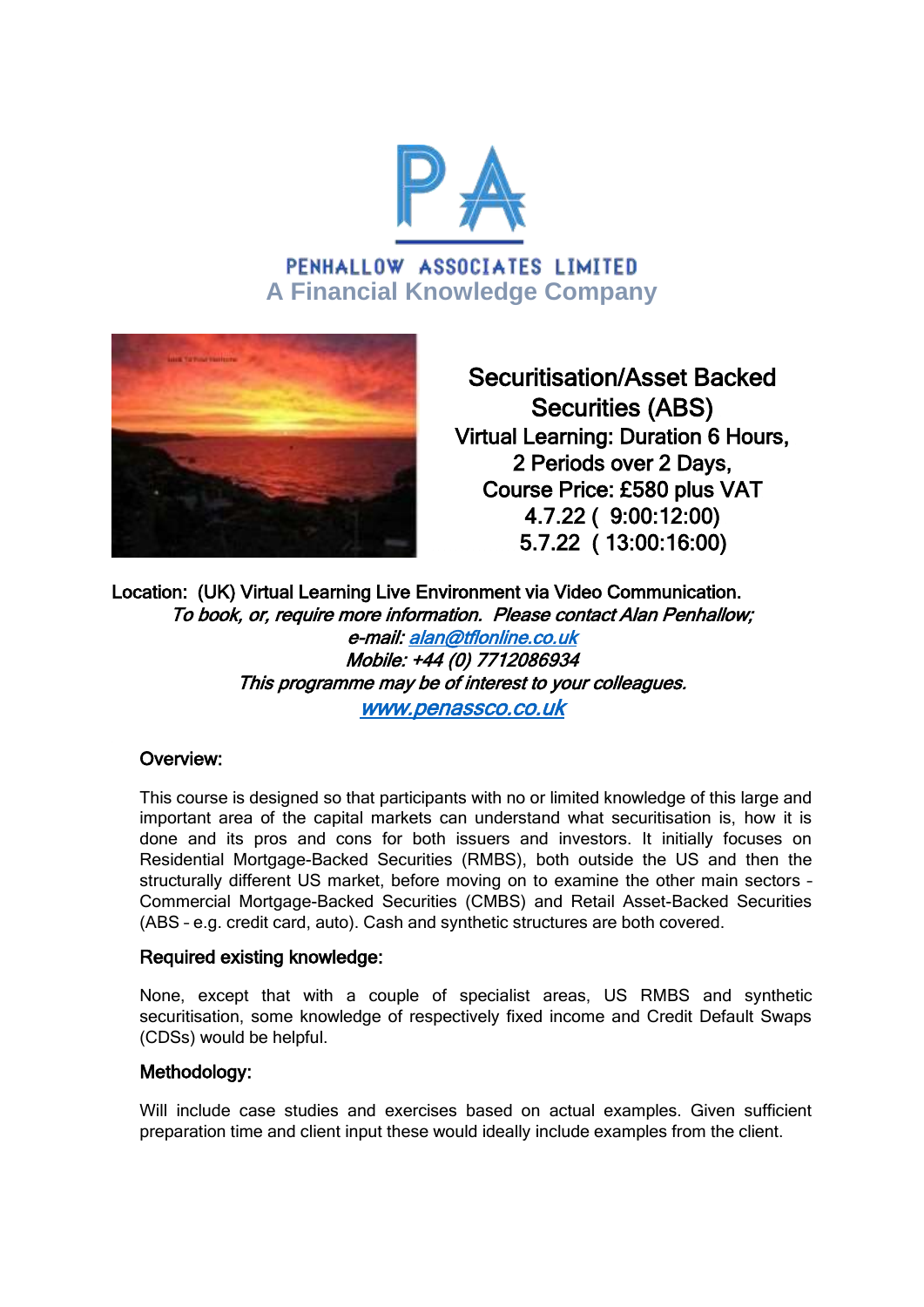### • Key learning objectives: to understand

- o How securitization is done
- o The role of the SPV
- o Why credit enhancement is required
- o How credit enhancement is mainly provided via subordination/tranching
- o How the subordination levels/tranche widths are determined
- o The key role of the rating agencies
- o How subordination determines the cash flow waterfall
- o The importance of Excess spread
- o Who usually holds the 'Equity' and why
- o The impact of regulation
- o The pros and cons for issuers and investors
- $\circ$  The alternative methods of credit enhancement to subordination
- $\circ$  The interaction between the varying characteristics of the different underlying assets and the structure – e.g. prepayment patterns
- o How interest rate and other risks can arise and how they are hedged
- $\circ$  How synthetic securitisation compares to cash and their respective pros and cons for issuers and investors
- $\circ$  The role of securitisation in the credit crisis

# Agenda

# Session One: Overview

- $\circ$  The size and development of the market
- o The drawbacks of standard on-balance sheet bonds for investors
- o Outline of a securitisation
- o Its potential advantages over standard funding methods for issuers and investors
- $\circ$  The role of the SPV and its pros and cons for investors and the originator
- o Why subordination is required and the resultant principal and interest cash flow waterfalls – who usually holds the 'Equity' and why, excess spread
- o Capital adequacy regulation (Basel) and its impact on structures
- o Originator motivations: funding, Return on Equity before and after securitisation, others
- o The investment case
- o Securitisation compared and contrasted to covered bonds
- o Alternative methods of credit enhancement: Reserves and their pros and cons, 'external' credit enhancement ('wraps')
- Case study: Outline example of an RMBS issue

### Session Two: In more detail – Credit issues

- $\circ$  The main structuring areas: credit, asset-liability management (ALM), legal, tax, accounting and regulatory
- o Credit: how rating agencies decide the tranching for a mortgage securitisation – determining the required credit enhancement levels for each tranche from loan-by-loan expected loss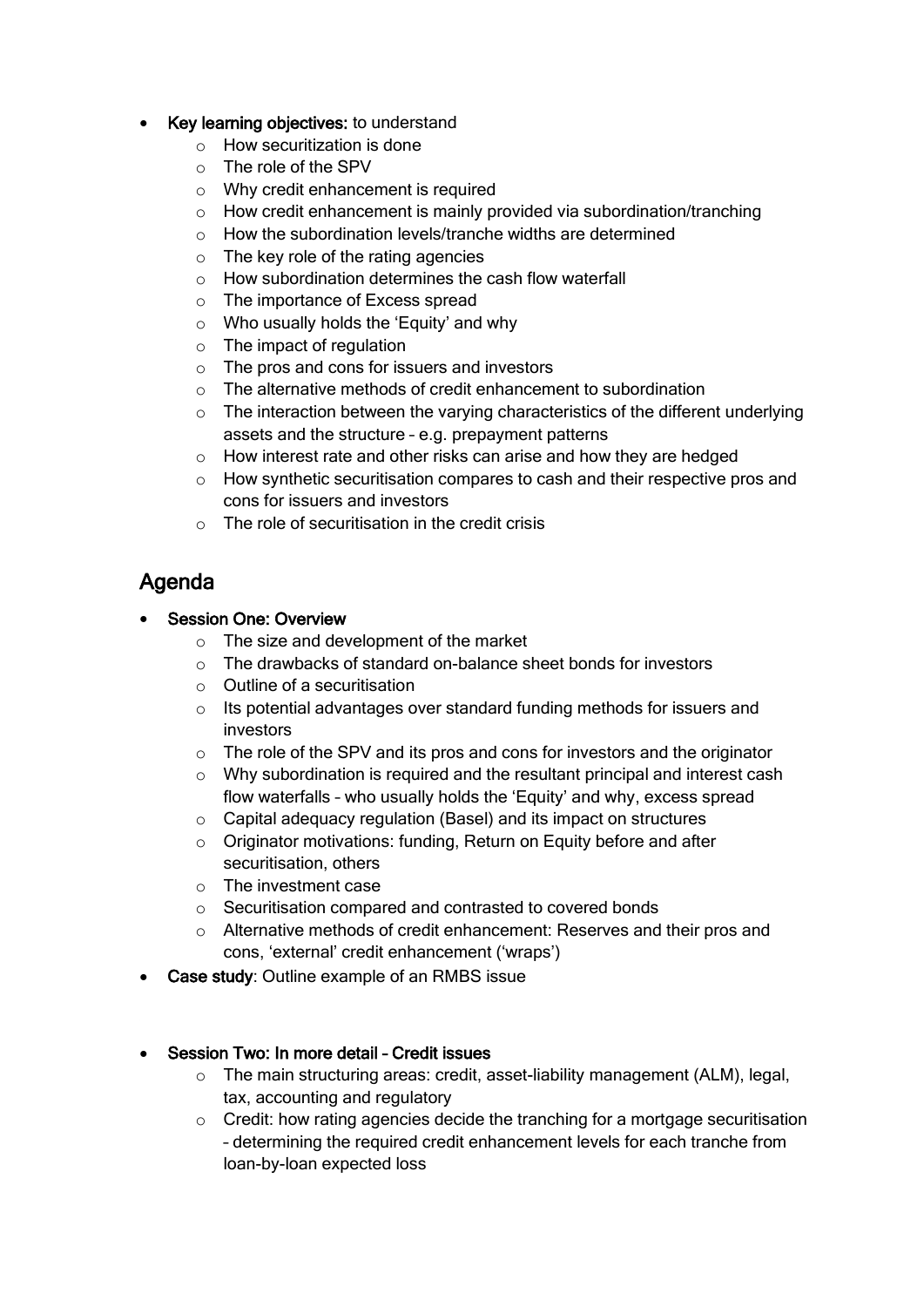- $\circ$  Is there arbitrage between individual corporate ratings and securitisation ratings?
- o Case study: Example of a rating agency RMBS methodology

# Session Three: Asset-Liability Management (ALM) and other issues.

- o The impact of prepayment (non-US issues) on investors and the issuer, Weighted Average Lifes (WALs)
- o Mitigating the impact of prepayment on investors and the issuer: fast-pay tranches, revolving/substitution periods, Step up and Clean up calls and the Regulator, Master Trusts
- o Servicers, by the Originator and third party
- o The roles of Liquidity facilities and Guaranteed Investment Contracts (GICs)
- $\circ$  How interest rate and FX exposures arise and how they are hedged swaps
- o Stressed cash flow modelling the impact of varying the timing of losses on the level of credit support from excess spread-trapping
- o Legal: 'true sale' to the SPV
- o Tax: the use of offshore tax-efficient locations for SPVs
- o Accounting: SPVs and the Originator
- o Case study: Collateralised Loan Obligation (CLO) example

# Session Four: Other sectors - US RMBS, CMBS, Retail ABS and ABCP

- $\circ$  US RMBS the main structures: pass-throughs and CMOs, the Agencies and private label
- $\circ$  The impact when yields change of a free call on a fixed rate mortgage on prepayment and valuation; negative convexity, OAS spreads
- o Other structures: PACs, TACs, Interest-Only (IO), Principal-Only (IO) etc.
- $\circ$  CMBS: the key differences with RMBS lack of granularity, the importance of lease tenor and consequent balloon refinancing risk
- $\circ$  UK CMBS and investor preferences longer leases so longer maturities, fixed rate tranches
- o Credit card ABS: structuring differences
- o Auto ABS: structuring differences
- o Asset-Backed Commercial Paper (ABCP) e.g. Trade Receivables conduits
- o Other areas
- o Case study: CMBS and Retail ABS examples